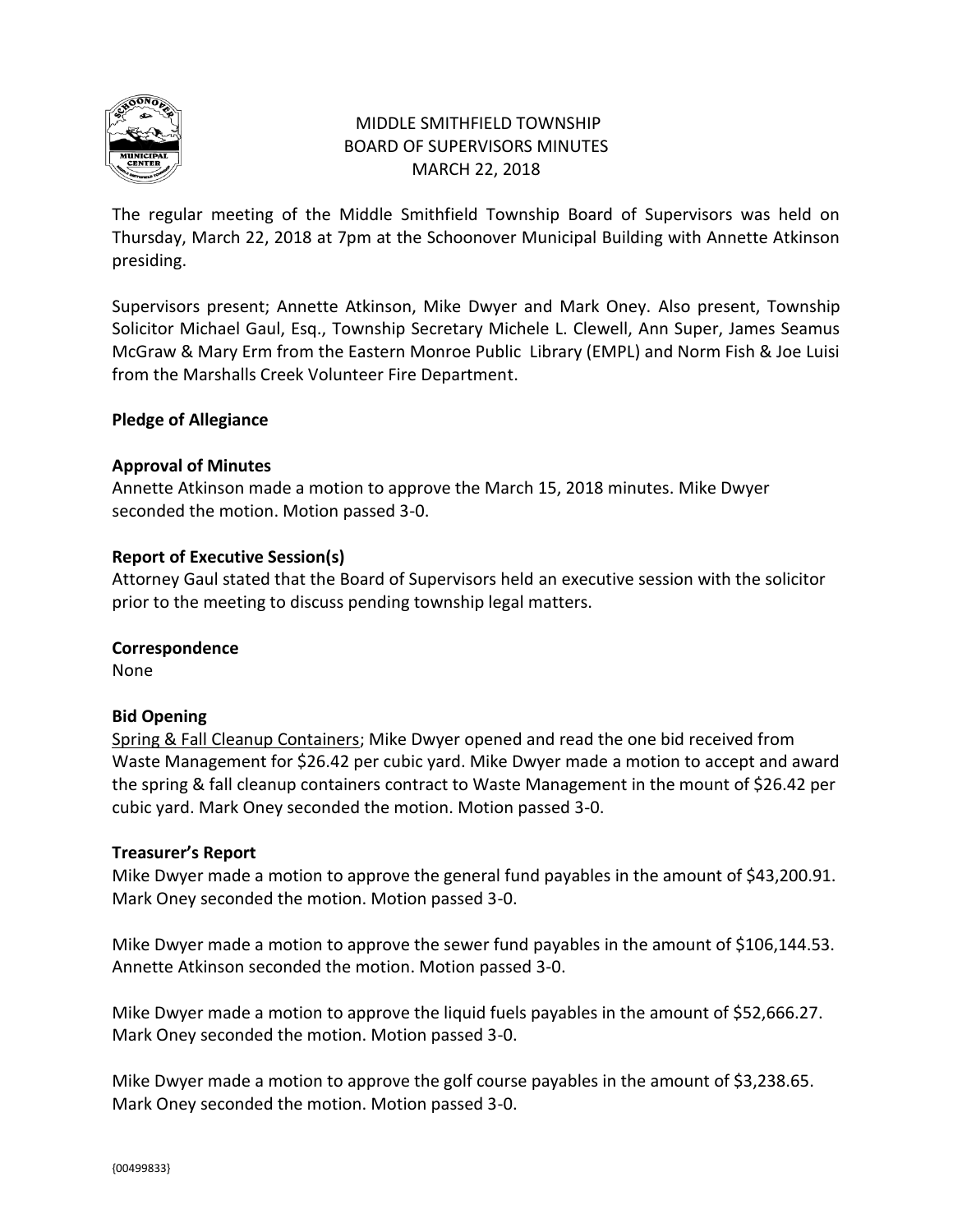**Solicitors Report** None

**Engineers Report** None

#### **Old Business**

None

#### **Announcements**

Mike Dwyer stated that we have our emergency management services men and women out in dangerous conditions every day. The past winter Nor'easter storms of 2018 (Riley, Quinn and Toby) have been no exception. Our emergency responders continued to provide service on a 24/7 basis, regardless of the difficulty. Emergency eesponders have even gone home to no power after tending to emergency calls. For quite a while, the Marshalls Creek Volunteer Fire Department (MCVFD) has wanted to create a warming station in their Wooddale location. During one of the recent snow storms, their generator quit working during the snow storm. MCVFD is now embarking on purchasing a new generator in order to have a comfort station. Mr. Dwyer stated that it is with great pleasure to present to MCVFD, on behalf of the Board of Supervisors, all the Township residents and business owners, a check for the cost of purchasing and installing a new generator in the amount of \$12,366.00 for their Wooddale location. Chief Joe Luisi and Norm Fish thanked the board.

Annette Atkinson welcomed Ann Super, EMPL Board President, James Seamus McGraw, EMPL Board Secretary and representative of the Library of Smithfields Committee , and Mary Erm, Assistant Director of EMPL.

Ms. Atkinson stated that, in March of 2017, the EMPL sent the Township a letter of intent confirming EMPL's desire to work jointly with the Township in finding a permanent home for the Library of Smithfields. Now a year later, after further discussion, the Township and EMPL are ready to take a further step towards that goal in the form a Memorandum of Understanding (MOU).

#### **New Business**

Authorize the Township Solicitor to prepare an MOU between the Township and EMPL; Annette Atkinson made a motion authorizing and directing the township solicitor to prepare an MOU between the Township and EMPL providing for the development of a Township Community Building, including space for Library of Smithfields and a local history museum on a portion of the Echo Lake Park property. Mike Dwyer seconded the motion. Motion passed 3-0.

Carrie Wetherbee, Chairman of the Middle Smithfield Township Historical Commission, expressed her overwhelming thanks and appreciation to the supervisors as this is important for our children and will be a wonderful place for the community to gather.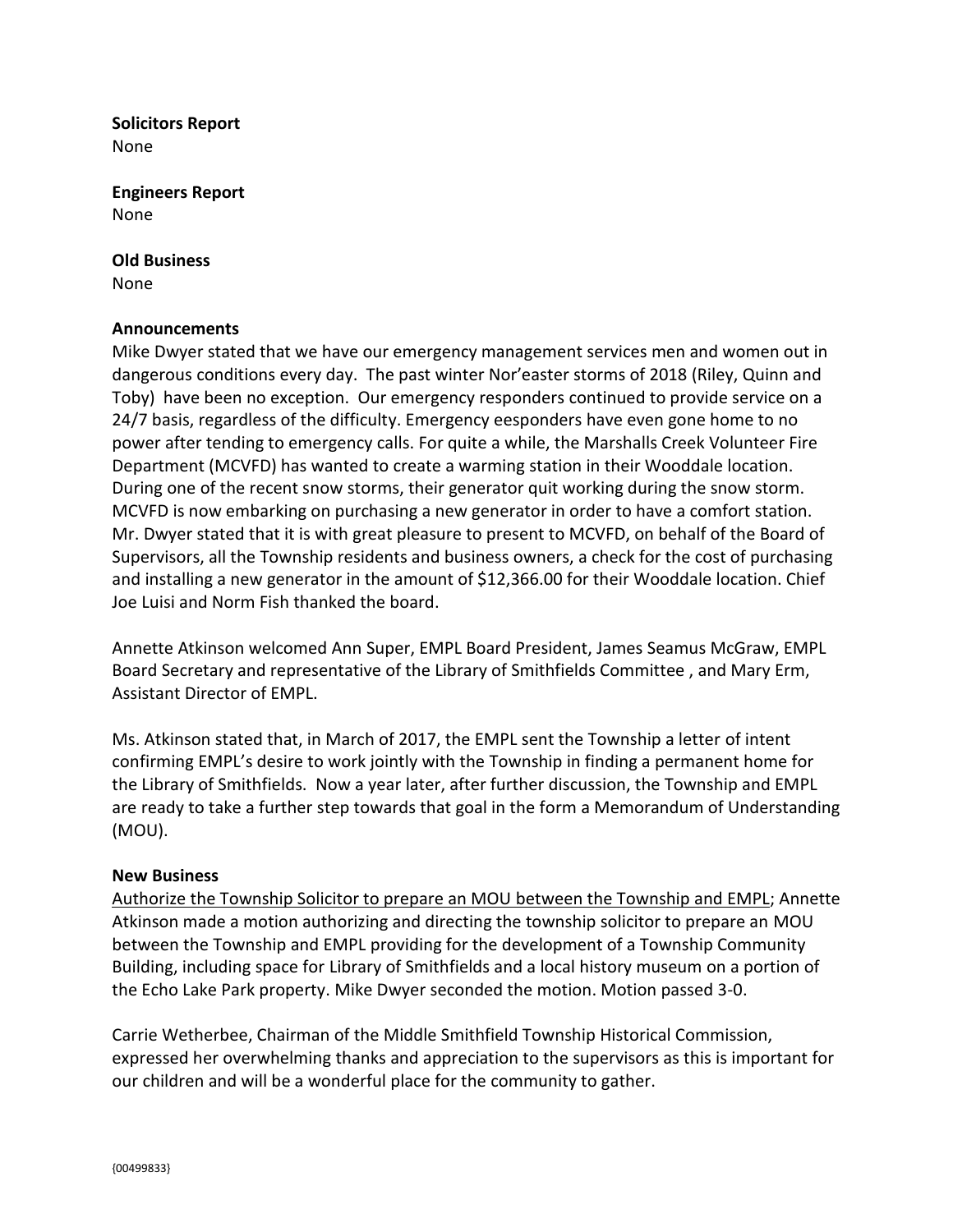Mr. McGraw stated that this is the start of providing additional value to the township. He said he expected the project to provide benefit both to the township and to the many patrons of the library, regardless of the ups and downs in the local economy, for decades to come. Ann Super said she is grateful to the township. Ms. Erm stated that this is the perfect setting for a public library.

Ms. Atkinson stated that the supervisors are looking forward to the partnership with the library. Mark Oney stated that he also looks forward to the process and the future. Mr. Dwyer stated that a library and community center is a perfect fit for the township.

Norm Fish asked if the library is closing its current location in Smithfield Township. Mr. Dwyer stated that their lease will soon be up, and the library is looking for a permanent home.

Approve the Purchase of Ford F-550 Truck from Ray Price Ford, Inc. under Costars in the amount of \$65,563.20; Mike Dwyer made a motion to approve the purchase of a Ford F-550 truck from Ray Price Ford under the costars contract in the amount of \$65,563.20, in order to replace a vehicle that died during the last snow storm. Mark Oney seconded the motion. Motion passed 3-0.

Historical Commission Volunteer Application Acceptance; Annette Atkinson made a motion to appoint Patricia Francis to fill the vacancy of Marie Summa with a term expiring December 31, 2021 on the MST Historical Commission board. Mike Dwyer seconded the motion. Motion passed 3-0.

Ms. Wetherbee thanked the supervisors as Ms. Francis will be a welcome addition to the historical board.

## **Public Comment**

Carrie Wetherbee thanked the public works employees for their dedication in making sure the township roadways were open during the four snow storms our area had this month.

Mark Oney stated that The Valor House in Polk Township is seeking any soft or hard firewood that anyone would like to donate.

Joe Luisi thanked the Supervisors and Cory Lyon for their responsiveness during the snow storms. The public works department provided road cinders at fire scenes.

Carrie Wetherbee suggested that the fire companies should put out information on how to maintain generators. Mr. Luisi stated that they are working on updating their information and generators will be made part of the emergency update.

## **Adjournment**

Annette Atkinson made a motion to adjourn the meeting at 7:24pm. Mark Oney seconded the motion. Motion passed 3-0.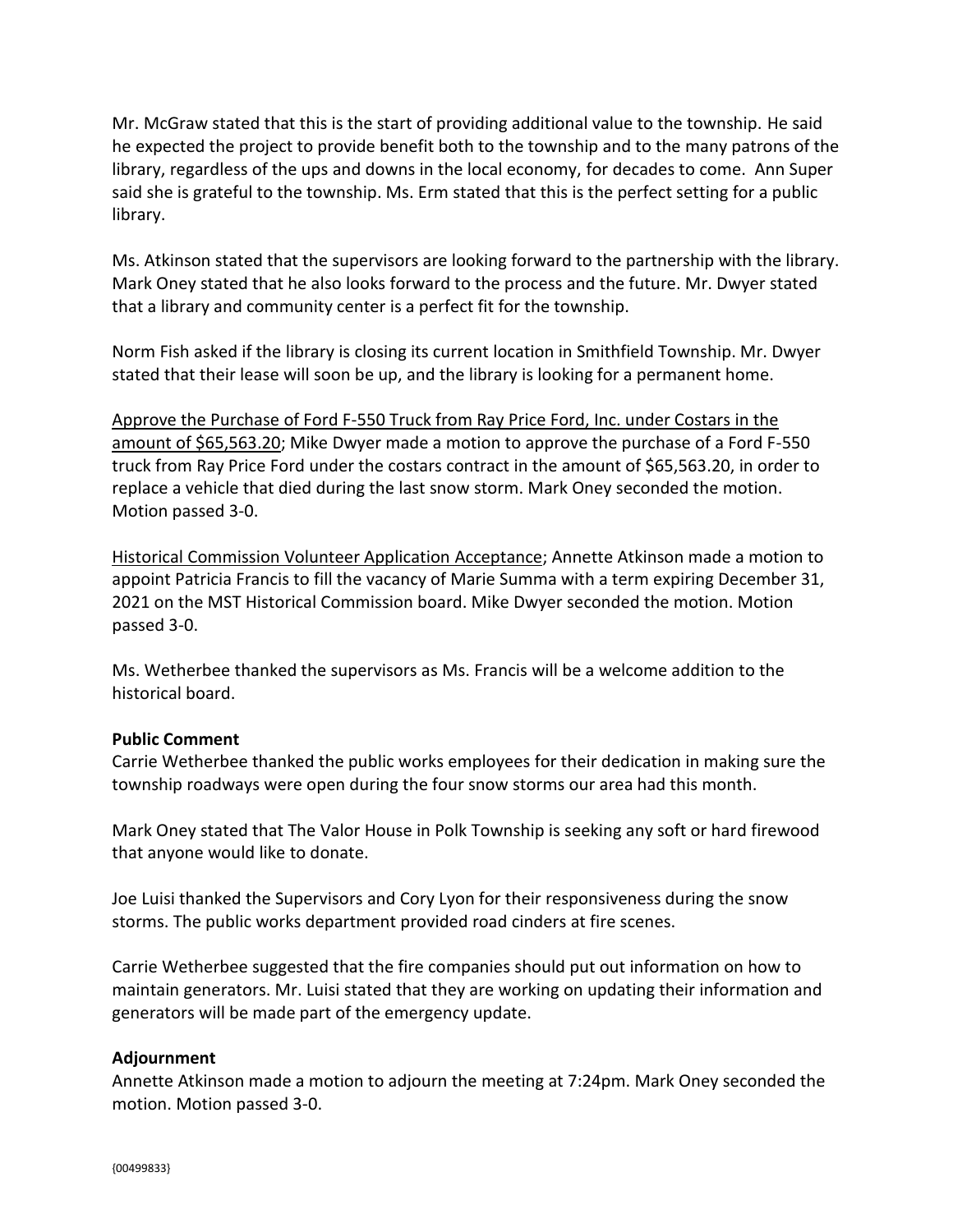# Respectfully submitted,

# Michele L. Clewell Township Secretary General fund

| Num   | Name                                     | Memo                                           | Credit    |
|-------|------------------------------------------|------------------------------------------------|-----------|
|       |                                          |                                                |           |
| 16179 | <b>AFLAC</b>                             | inv 826192 a/c y2051                           | 384.26    |
| 16180 | Alura Business Solutions LLC             | inv 29863 computer maintenance contract        | 1,167.50  |
| 16181 | American United Life Insurance Company   | policy G 0061299-0000-000 life insurance       | 1,683.21  |
| 16182 | <b>Bradco Supply Co</b>                  | inv 163542 parts                               | 656.50    |
| 16183 | D&D Engineering & General Const          | Library & Cultural Center tasks 1,2, & 4       | 6,000.00  |
| 16184 | Donna G. Kenderdine, RPR                 | inys 44-18 / 52-18                             | 709.40    |
| 16185 | <b>Fastenal Company</b>                  | inv pastr93209 parts                           | 15.97     |
| 16186 | <b>Future Signs</b>                      | logos for new F-550                            | 180.00    |
| 16187 | Lawson Products, Inc.                    | inv 9305655571 supplies                        | 93.81     |
| 16188 | Leroy Lewis                              | contracted maintenance- dog park               | 200.00    |
| 16189 | Macmillan Oil                            | iny 44738 motor oil                            | 885.00    |
| 16190 | Marshalls Creek Fire Co                  | replace generator Wooddale Station             | 13,366.00 |
| 16191 | Matergia and Dunn                        | inv 106 zoning hearing board                   | 1,072.50  |
| 16192 | Monroe County Treasurer                  | 2018 tax bills. interim A, computer            | 5,129.84  |
| 16193 | Nick Dennis                              | Emergency planning consultant 1/11-<br>3/18/18 | 875.00    |
| 16194 | Pennsylvania American Water              | 1024220008909318 Bark park                     | 16.50     |
| 16195 | Penteledata                              | iny b3212364 email boxes                       | 291.84    |
| 16196 | PSATS CDL Program                        | inv 18-C2718 testing                           | 60.00     |
| 16197 | Signal Service Inc.                      | invs 26980 / 26981 traffic light maintenance   | 3,100.00  |
| 16198 | Staples Advantage                        | inv 8049111368 office supplies                 | 99.53     |
| 16199 | Sun Litho Print                          | inv 41383 envelopes                            | 470.00    |
| 16200 | Sworen's Transmission & Auto Repair, Inc | invs 13942 / 13943 repairs                     | 3,318.51  |
| 16201 | Weitzmann, Weitzmann & Huffman, LLC      | inv 22887 planning commission                  | 690.00    |
| 16202 | Met Ed                                   | 100059550028 Echo Lake                         | 37.67     |
| 16203 | Met Ed                                   | 100069220836 River Rd light                    | 22.53     |
| 16204 | Met Ed                                   | 100073577916 Sellerville light                 | 36.99     |
| 16205 | Met Ed                                   | 100036091245 bldg B                            | 777.81    |
| 16206 | Met Ed                                   | 100016951467 bldg A                            | 850.76    |
| 16207 | Met Ed                                   | 100016915751 Municipal light                   | 24.34     |
| 16208 | <b>PAPCO</b>                             | inv 2382756 propane                            | 985.44    |
|       |                                          |                                                | 43,200.91 |

## Sewer fund

| Num | <b>Name</b> | Memc | <b>Prodit</b><br>,ı eur |
|-----|-------------|------|-------------------------|
|     |             |      |                         |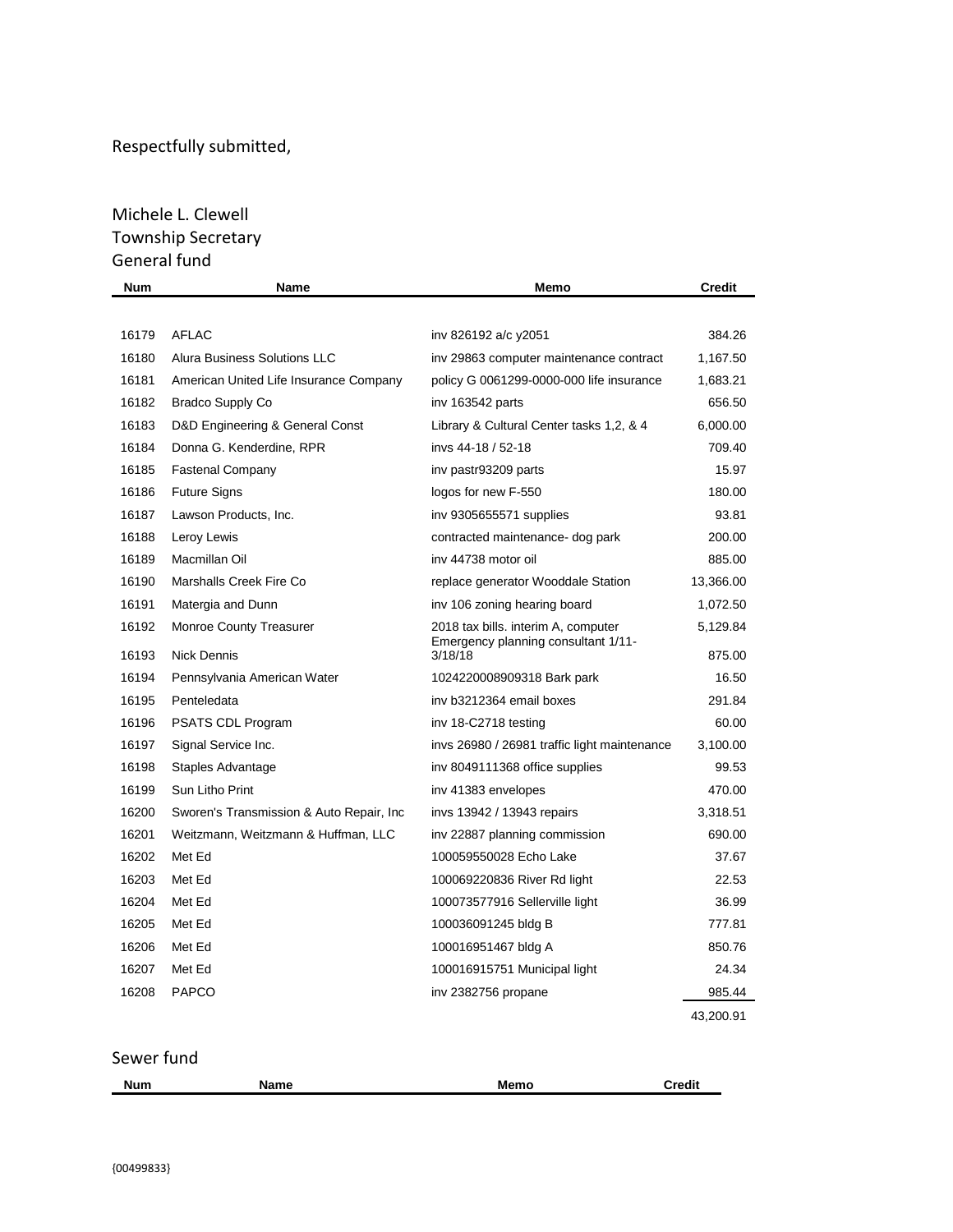| 12699 | <b>Cleveland Brothers</b><br>PENNSYLVANIA AMERICAN | Excavator - S18-007                  | 53,750.00  |
|-------|----------------------------------------------------|--------------------------------------|------------|
| 12700 | <b>WATER</b>                                       | 1024-210031497597                    | 16.50      |
| 12701 | PROSSER LABORATORIES, INC.                         |                                      | 10,081.08  |
| 12702 | <b>PROTHONOTARY</b>                                | June lien Sats                       | 14.00      |
| 12703 | <b>PROTHONOTARY</b>                                | Lien Sats                            | 7.00       |
| 12704 | <b>PROTHONOTARY</b>                                | Lien Sats                            | 7.00       |
| 12705 | <b>VERIZON</b>                                     | 570223102484027Y - PS#6 Sellersville | 58.44      |
| 12706 | <b>VERIZON</b>                                     | 570223102584198Y - Rt 209/Municipal  | 38.00      |
| 12707 | <b>VERIZON</b>                                     | 570223737828754Y - Rt 209            | 1.20       |
| 12708 | <b>VERIZON</b>                                     | 570223818989863Y - PS#9 Oak Grove    | 39.91      |
| 12709 | MET-ED                                             | 00016914275 - PS#5 Rt 209/Municial   | 380.28     |
| 12710 | MET-ED                                             | 100018446334 - PS#3 McCole & 209     | 117.87     |
| 12711 | MET-ED                                             | 100018440378 - PS#4 Maple Ln         | 363.60     |
| 12712 | MET-ED                                             | 100016867432 - PS#8 LOTP             | 249.61     |
| 12713 | MET-ED                                             | 100018442556 - PS#7 McCole & NP      | 143.06     |
| 12714 | MET-ED                                             | 100081035618 - Lift Station          | 24.03      |
| 12715 | MET-ED                                             | 100083606630 - PS#9 Oak Grove        | 184.91     |
| 12716 | MET-ED                                             | 100018448652 - Main STP              | 4,796.03   |
| 12717 | MET-ED                                             | 100089058661 - Rt 209                | 22.26      |
| 12718 | MET-ED                                             | 100016629691 - SLeepy Hollow Fairway | 138.29     |
| 12719 | MET-ED                                             | 100076523768 - Mtn Pass              | 981.29     |
| 12720 | MET-ED                                             | 100080913799 - Off Sleepy Hollow     | 178.10     |
| 12721 | MET-ED                                             | 100044877809 - WL Clubhouse Dr       | 35.97      |
| 12722 | MET-ED                                             | 100080916826 - PS#2 Fairway Villas   | 72.35      |
| 12723 | MET-ED                                             | 100080920901 - Tree Tops             | 32.53      |
| 12724 | MET-ED                                             | 100018353951 - PS#6 Sellersville     | 513.29     |
| 12725 | <b>PROTHONOTARY</b>                                | Lien Fee                             | 47.50      |
| 12726 | <b>PROTHONOTARY</b>                                | Lien Fees                            | 752.50     |
| 12727 | <b>PROTHONOTARY</b>                                | Lien Fees - 5                        | 376.25     |
| 12728 | PROSSER LABORATORIES, INC.                         |                                      | 32,721.68  |
|       |                                                    |                                      | 106,144.53 |

# Golf fund

| <b>Num</b> | <b>Name</b>                    | Memo                               | Amount   |
|------------|--------------------------------|------------------------------------|----------|
|            |                                |                                    |          |
| 60472      | Lawn & Golf Supply Co.         | inv 24356 key switch               | (34.55)  |
| 60473      | Strunk-Albert Engineering      | iny 8046 clubhouse hyac evaluation | (907.50) |
| 60474      | Super Heat, Inc.               | inv 1064-27040 hot water repairs   | (464.95) |
| 60475      | Warehouse Battery Outlet, Inc. | iny 382435 batteries               | (327.35) |
| 60476      | Met-Ed                         | 100081748863 maint bldg            | (272.28) |
| 60477      | Met-Ed                         | 100081748855 pump house tom x      | (199.35) |
| 60478      | Met-Ed                         | 100104048101 pump house doral crt  | (21.02)  |
| 60479      | Met-Ed                         | 100085171773 guard shack           | (92.33)  |
| 60480      | Met-Ed                         | 100081784231 Big Ridge             | (34.09)  |